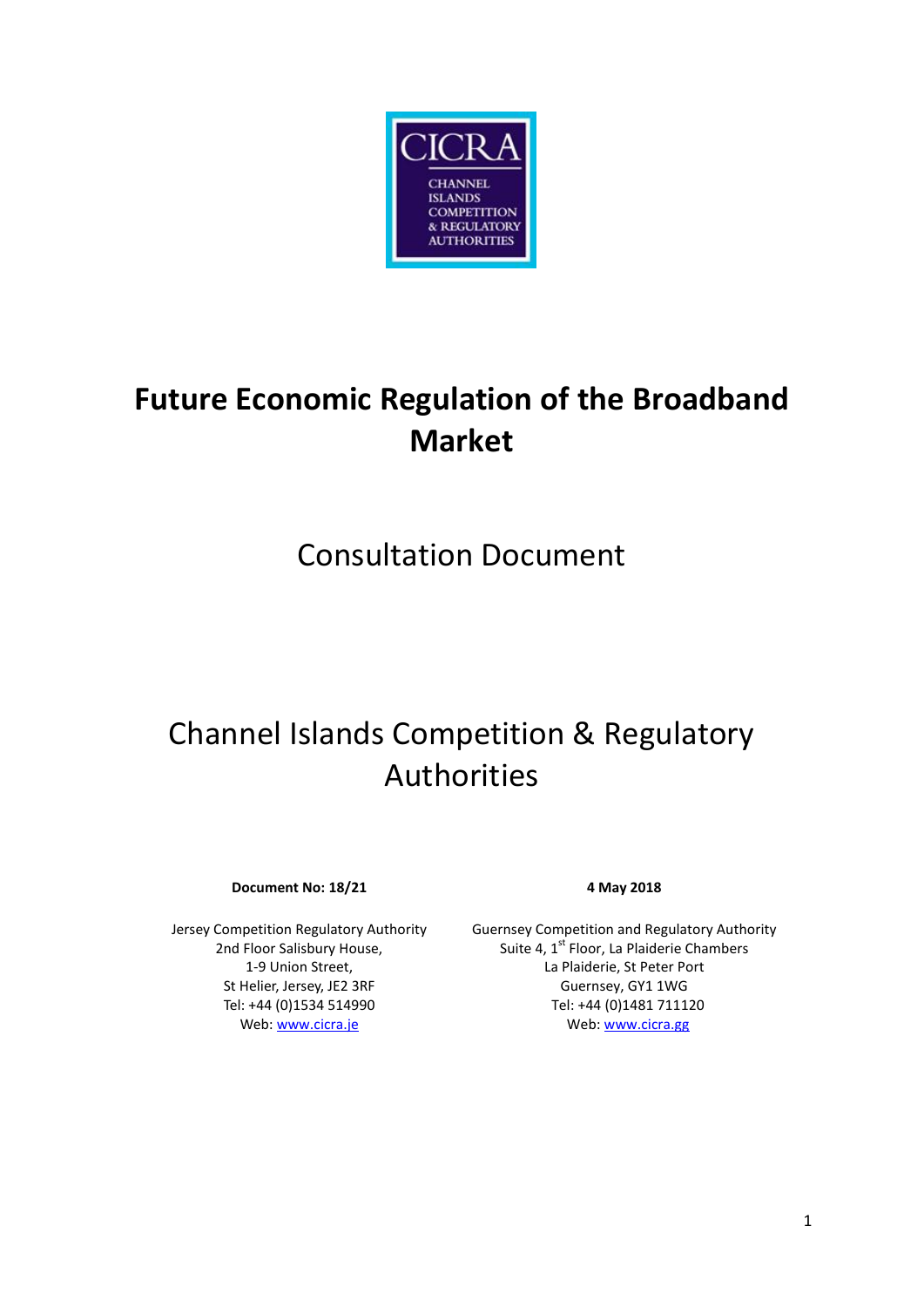# **Contents**

| 1. |                                                                                             |  |
|----|---------------------------------------------------------------------------------------------|--|
| 2. |                                                                                             |  |
| 3. |                                                                                             |  |
|    |                                                                                             |  |
|    | The role played by wholesale broadband services in delivering a vibrant retail market 6     |  |
| 4. | Forward looking regulation for the Channel Islands broadband market                         |  |
|    |                                                                                             |  |
|    |                                                                                             |  |
|    | Implementing a mechanism for ensuring an appropriate return on investment for the wholesale |  |
|    |                                                                                             |  |
|    | The potential ex ante and ex post requirements for the wholesale broadband market  9        |  |
|    |                                                                                             |  |
| 5. |                                                                                             |  |
| 6. |                                                                                             |  |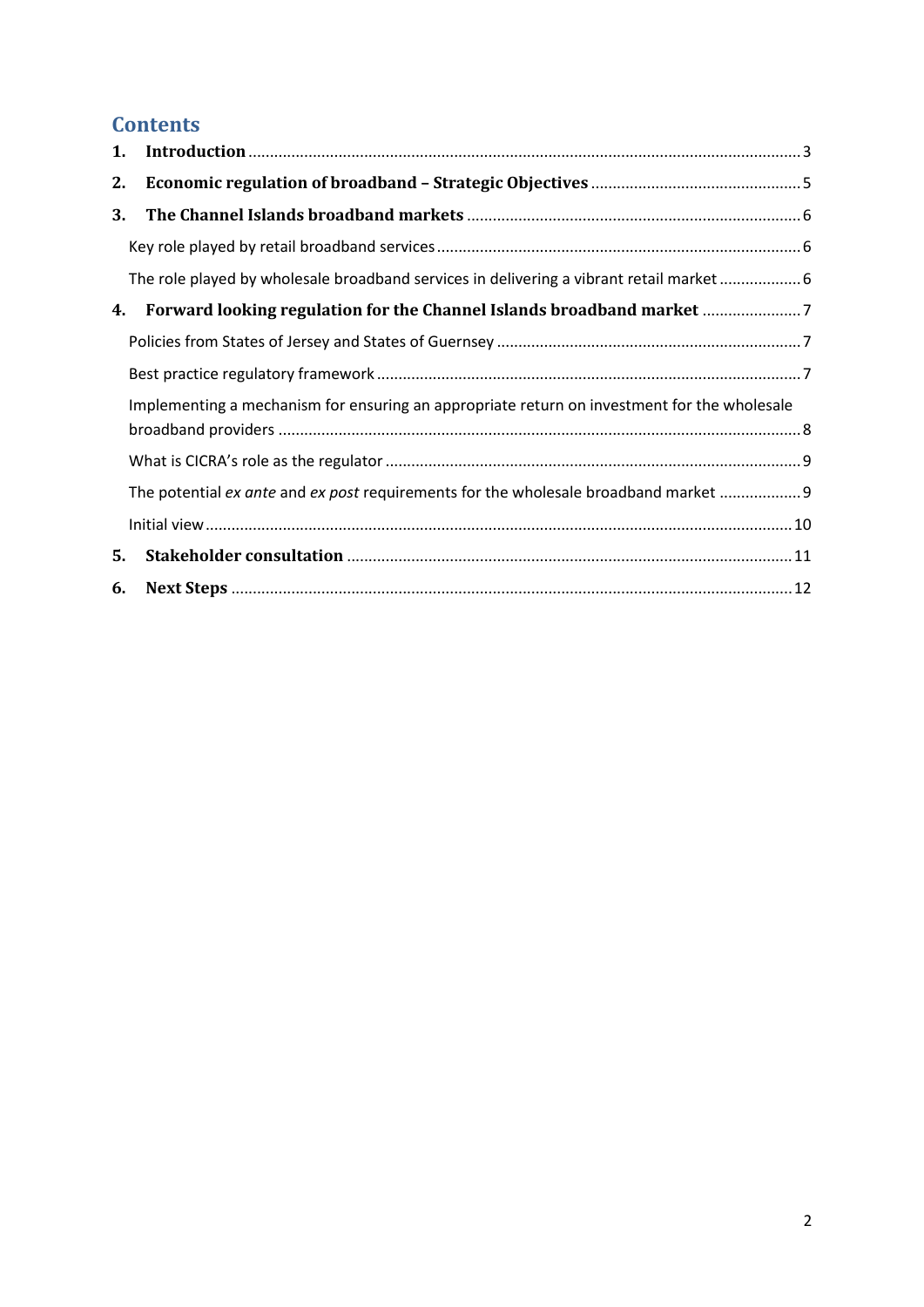## <span id="page-2-0"></span>**1. Introduction**

- 1.1 Broadband is an essential service for consumers. In a monopoly situation, matters which CICRA as the economic regulator would be expected to address itself to are whether wholesale broadband prices are at efficient and fair levels, regulatory incentives around investment choices are clear and appropriate, and competition is supported where it serves consumers' interests.
- 1.2 The telecommunications strategy/policy for the States of Guernsey is currently being drafted. The States of Jersey launched its telecoms strategy<sup>1</sup> on 9 January 2018. The Jersey strategy included the policy principle to

'*Promote retail competition (not network competition) as the most effective way of delivering the benefits of next generation connectivity to consumers and businesses'*.

A key activity allocated to CICRA to support this policy principle is:

*'CICRA should ensure that JT supplies other operators with wholesale access to the Gigabit network on a fair, reasonable and non-discriminatory (FRAND) basis, and that wholesale access seekers get access to wholesale products, which allow access seekers to compete based on differentiated retail services'.*

- 1.3 CICRA's *Strategic Objectives and 2018 Draft Work Programme, Consultation Document – Economic Regulation of Telecommunications<sup>2</sup>* , in November 2017. These are consistent with the above. That document introduced three proposed strategic objectives:
	- *(a) Consumer protection supporting attainment of consumer satisfaction levels comparable to the UK*
	- *(b) A retail/downstream market where access to upstream inputs ensures new services and innovations can be made available to consumers in timeframes comparable to neighbouring jurisdictions*
	- *(c) Provision of wholesale network infrastructure services where charges are set at sustainable and equitable levels.*
- 1.4 In terms of price controls, at present JT Jersey Limited (**JT**) is subject to a price control that takes the form of a margin squeeze test<sup>3</sup>. This was set as a short term measure following a finding that JT had contravened its licence condition in respect to fair competition. The control has similar features to that of Ofcom's price control<sup>4</sup> of BT's provision of fibre broadband. It does not however ensure that JT does not earn an excessive return from its wholesale broadband business.

 $^{1}$  A telecoms strategy for Jersey, prepared for Government of Jersey, December 2017, Oxera

<sup>&</sup>lt;sup>2</sup> [https://www.cicra.gg/media/597748/g1347gj-consultation-telecoms-strategic-objectives-and-2018-work](https://www.cicra.gg/media/597748/g1347gj-consultation-telecoms-strategic-objectives-and-2018-work-programme.pdf)[programme.pdf](https://www.cicra.gg/media/597748/g1347gj-consultation-telecoms-strategic-objectives-and-2018-work-programme.pdf)

<sup>3</sup> [http://www.cicra.gg/\\_files/Signed%20Redacted%20Letter%20MS.pdf](http://www.cicra.gg/_files/Signed%20Redacted%20Letter%20MS.pdf) 

<sup>4</sup> [https://www.ofcom.org.uk/\\_\\_data/assets/pdf\\_file/0015/72420/vula\\_margin\\_final\\_statement.pdf](https://www.ofcom.org.uk/__data/assets/pdf_file/0015/72420/vula_margin_final_statement.pdf)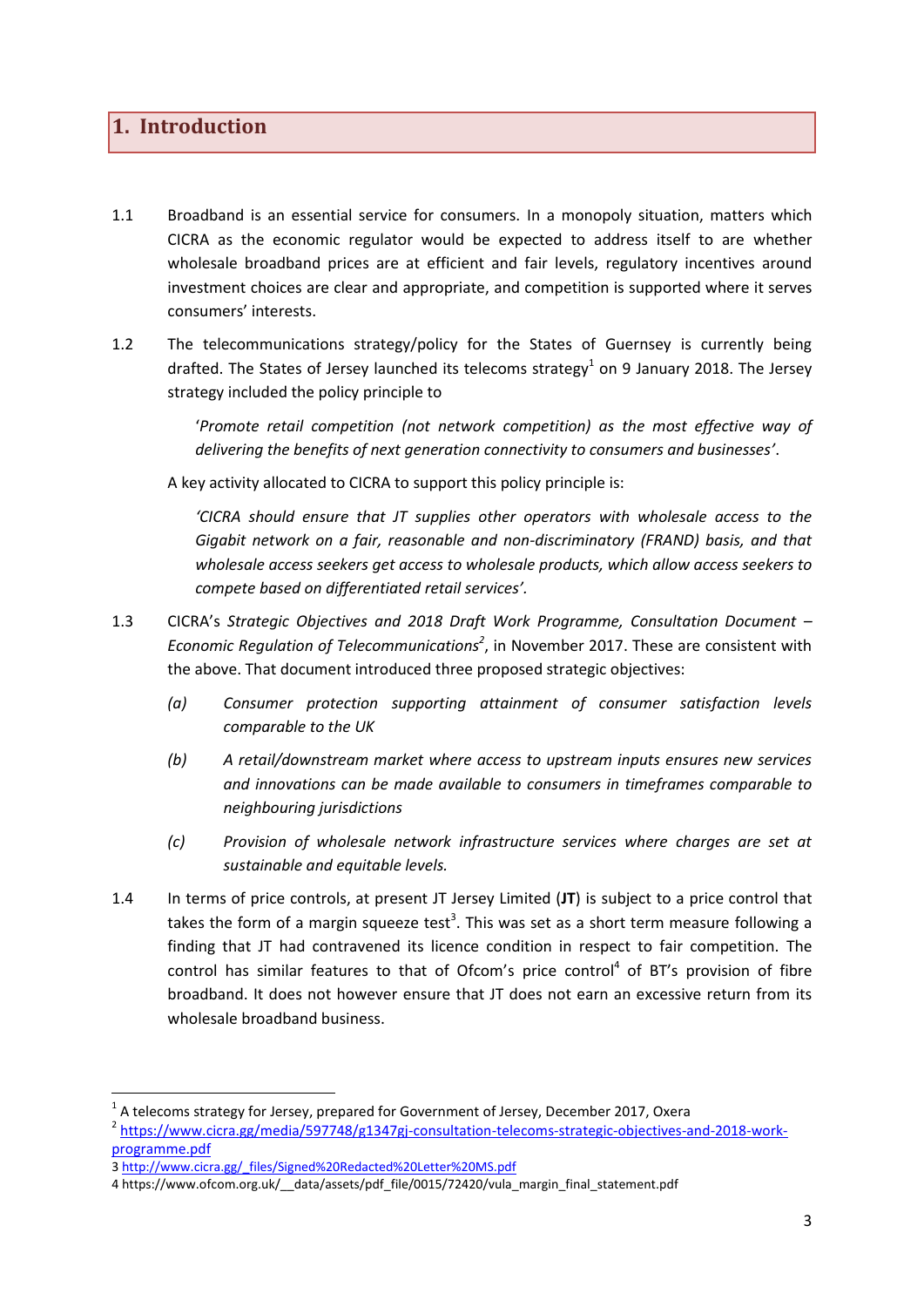- 1.5 Sure Guernsey Limited (**Sure**) was required to ensure its wholesale broadband prices complied with a cost-plus control decision. Sure has recently argued it is no longer subject to any such wholesale pricing control and in the absence of material price increases or concerns raised by broadband retailers, CICRA decided that its scarce resources are best focussed on future rather than historic controls.
- 1.6 In both islands wholesale provision is essentially 'white-label'<sup>5</sup>. Competition and differentiation is therefore not possible in the provision of the core product, but tends to be in the supporting retail services (billing, customer contact services etc.) and in undercutting the incumbent's retail price. In other jurisdictions, with the availability of more extensive network access products the ability of the entrant to control the product template gives greater options to the entrant allowing it to provide a different set of core products to the incumbent given greater control of upstream infrastructure.
- 1.7 Given the existing situation there would appear to be scope for improvement to some aspects of the market that would further advance CICRA's strategic objective to ensure markets work well for consumers.
- 1.8 To that end, CICRA's 2018 work programme included the following items:
	- (a) *Address any structural or behavioural constraints in wholesale service provision that inhibits innovation by downstream service providers.*
	- *(b) Review of wholesale charging for broadband services by network operators to ensure that charges are set at sustainable and equitable levels.*
- 1.9 This Consultation Document is an initial step to progress the above actions of the CICRA 2018 work programme.
- 1.10 CICRA welcomes your views and evidence on the discussion points raised in this consultation.

<sup>5</sup> The vertically integrated incumbent decides on a suite of retail products it considers meets consumer needs. Any competitor is then limited to the same suite of retail products for which it pays the incumbent a wholesale price.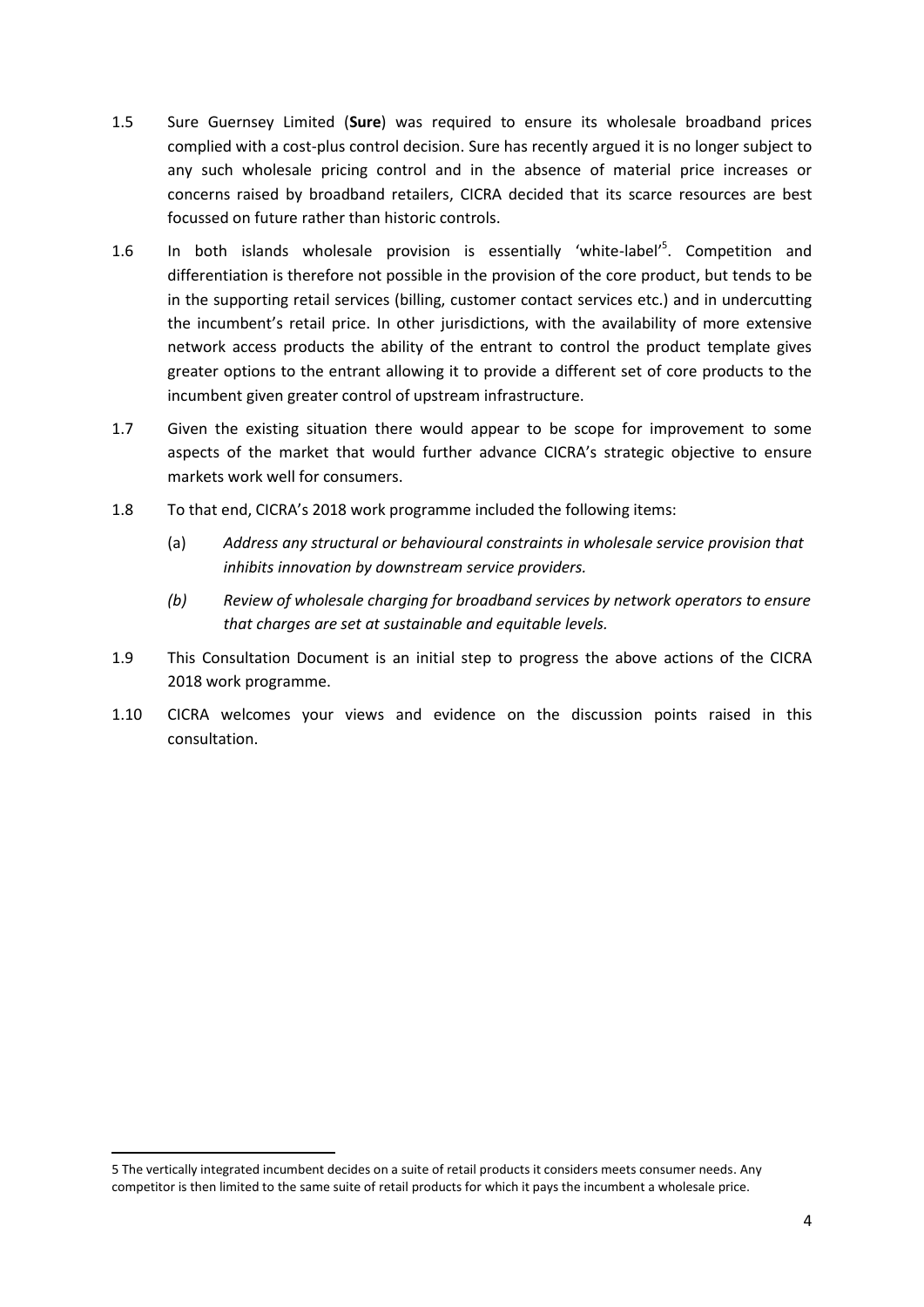# <span id="page-4-0"></span>**2. Economic regulation of broadband – Strategic Objectives**

CICRA's strategic objectives that are specific to this consultation are as follows.

**A retail/downstream market where access to upstream inputs ensures new services and innovations can be made available to consumers in timeframes comparable to neighbouring jurisdictions**

The way downstream and upstream services are accessed by consumers is changing. Services (described as Over the Top or OTT) are invariably provided by non-jurisdiction specific providers. The increasing range of such services will be further fuelled by the arrival of  $5G^6$  around 2021/22. The pace that these new services and innovations can be made available to consumers will rely on a more responsive marketplace than we have at present. It is conceivable that, in the medium term, this could eclipse the need for consumers to use licensed retail services presently governed under a licensing regime from 2002. A more fluid retail licensing environment is likely to be part of the adaptation needed to avoid anomalies where services from competing providers are governed by contrasting regulatory rulesespecially if they are accessed from the same device. A market that ensures new services and innovations are made available to consumers in a timely fashion is a priority in achieving this key strategic objective; it will need to be supported by licensing that's adapted to technology change as well as more ready access by retailers to wholesale inputs they want rather than what incumbents may consider necessary.

#### **Provision of wholesale network infrastructure services where charges are set at sustainable and equitable levels**

There is a possibility that, in the medium term, the provision of network infrastructure (mobile and fixed) in the Channel Islands could result in fewer providers. The key reasons are the commercial imperatives that drive investment choices, policy direction and issues of scale for small island economies – all of which look set to be a growing challenge as technology demands change.

In a context where upstream network infrastructure provision by commercial business is expected to be more concentrated, the risks of excessive profits and/or inefficiencies are greater if a regulatory framework does not provide a corresponding counter balance. The implication is that more prescriptive price control regulation will be an important tool in offsetting the risks posed by a commercial monopoly. Regulatory intervention may also be required to ensure that the provision of wholesale network infrastructure services is achieved in sustainable and equitable conditions

 $^6$  5G is expected to facilitate multiple new applications, including self-driving vehicles, augmented/virtual reality, smart cities using Internet of Things sensors, and remote health monitoring using wearable devices. Mission critical applications will require high reliability, immersive interaction will require low latency, remote health monitors will require wide geographic coverage. Present expectations are that such diversity would need to be enabled by a single physical network split into multiple virtual networks. Access to it will need to be appropriate to follow a dynamic market.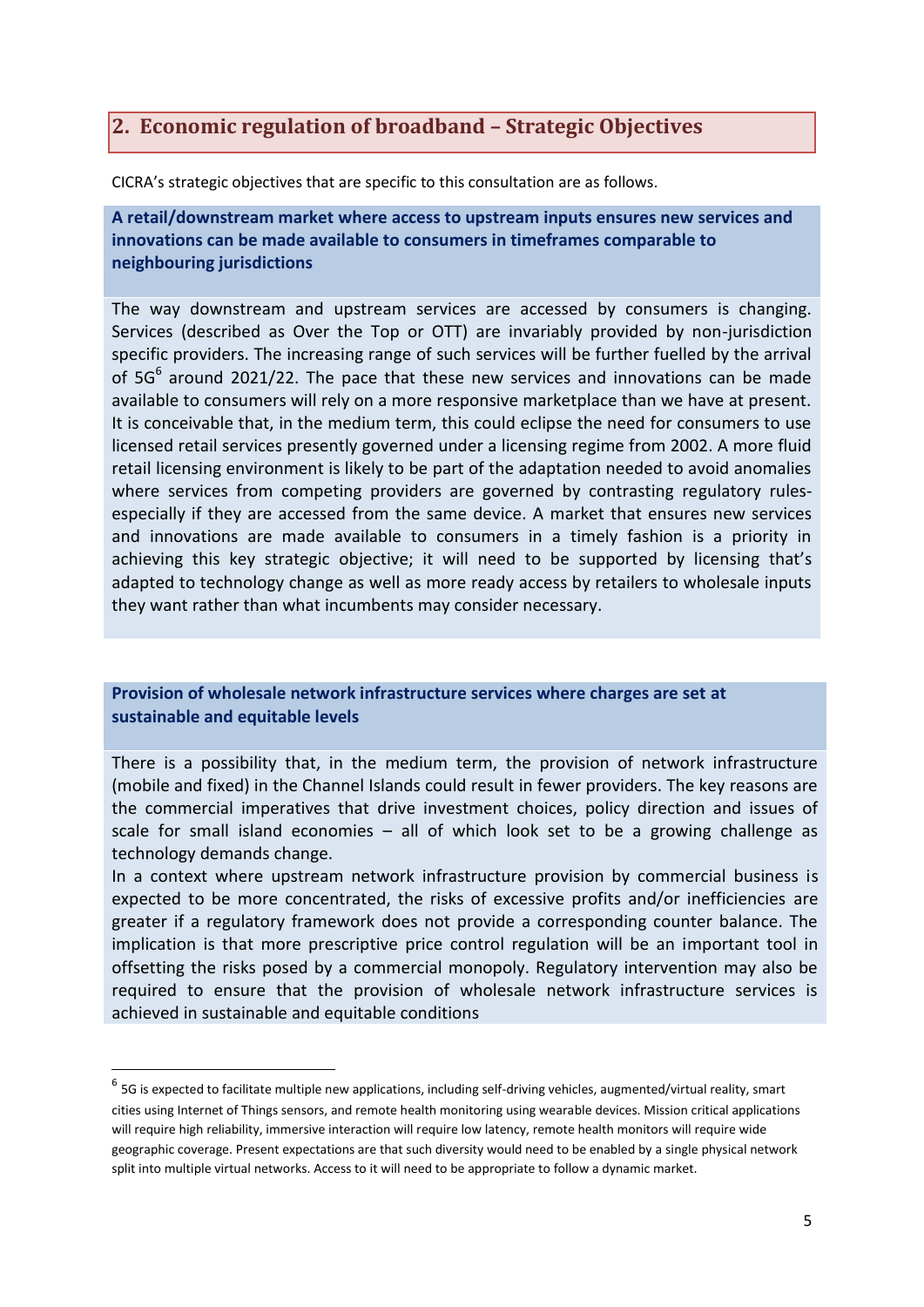# <span id="page-5-0"></span>**3. The Channel Islands broadband markets**

#### <span id="page-5-1"></span>**Key role played by retail broadband services**

- 3.1 Retail broadband services play a key role in enabling residential and business consumers to access a full range of commercial and social digital content and services. Consumer welfare is also increased as more services such as government services (eGovernment) and health (eHealth) are delivered 'online'. Broadband is the 'go-to' method to provide an increasing number of these products and services, and the forecast is for increased demand owing to future growth of services, in the main driven by continuing innovation.
- 3.2 The provision of broadband services also has a wide impact on the economics of the Channel Islands. This is, in the main, due to the significant global business position of the Channel Islands with its important international standing and its island location.
- 3.3 Effective retail competition for broadband services plays its role by ensuring that consumers benefit from lower prices, greater choice, better quality of services and benefit from advances made by innovation. The need to ensure that the input prices these retailers pay the monopoly provider for accessing their network are set at sustainable and equitable levels then arises. Informing this in Jersey is the fact that the Jersey government has indicated it is keen to ensure that the island takes a position that can be described as a 'fast adopter'. This does not imply that operators will not be in a position to try cutting edge technologies or develop testbeds. But this policy positioning does inform the ambitions for the economic regulatory framework, in particular how tools such as wholesale price controls might look to lay a framework within which the retail sector is supported.

# <span id="page-5-2"></span>**The role played by wholesale broadband services in delivering a vibrant retail market**

- 3.4 Wholesale broadband services, (**upstream services**), are purchased by telecoms service providers (**downstream service providers**) in order to allow them to supply retail broadband services (**downstream services**) to residential and business consumers.
- 3.5 The availability and price of wholesale broadband services that utilise the incumbent operator's network (**upstream service provider**) play a significant role in the promotion and maintenance of an effective level of retail competition in the broadband market. As well as the input prices, these downstream service providers pay the upstream service provider, a further consideration is whether there is a sound regulatory regime that ensures there are suitable products and services to support competition between downstream service providers. A method available to regulators to ensure that there is effective retail (downstream) competition is through the regulation setting out the rules for access to an upstream operators' network.

**Question 1: Does the respondent agree with CICRA's provisional view relating to the Channel Islands' broadband markets set out above? If the respondent has alternative views or relevant evidence the respondent is asked to explain those and provide all of its analysis and assessment relating to this matter to inform CICRA's consideration and next steps.**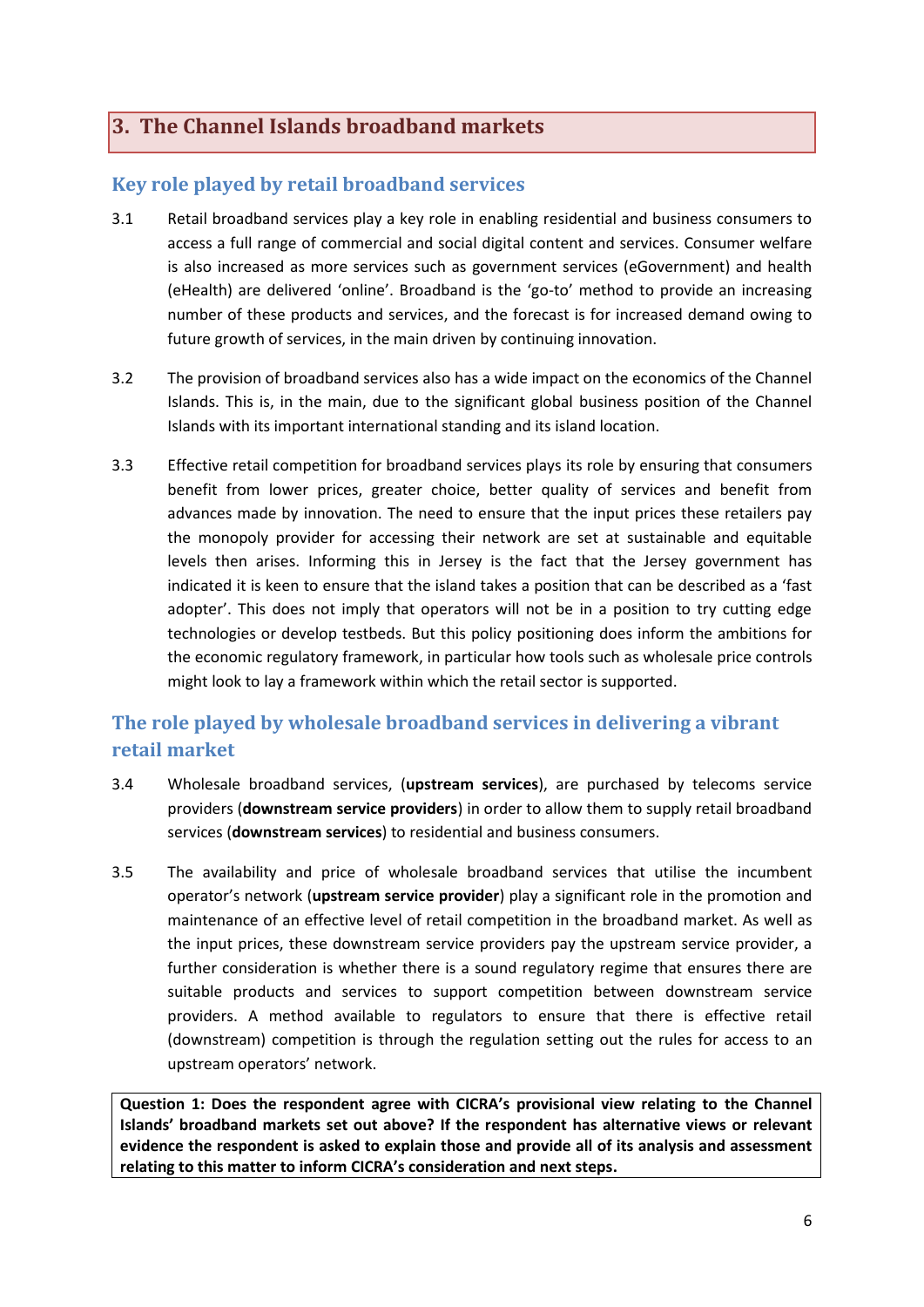# <span id="page-6-0"></span>**4. Forward looking regulation for the Channel Islands broadband market**

- 4.1 A key CICRA aim for regulating the broadband market is the promotion and protection of retail (downstream) competition whilst supporting efficient and effective investment in the wholesale (upstream) broadband network.
- 4.2 CICRA also considers that retail competition, in terms of the number of competing operators, is limited in the Channel Islands and putting in place additional wholesale broadband access remedies to support entry or expansion in this market its aim is not to manufacture an increase in the number of retail competitors. However, there is a need to ensure that remedies are in place and are operating so as to ensure that existing retail competitors are able to innovate and an operator who is willing to enter into the downstream retail market can do so in an environment where barriers to entry are as low as feasible, for any potential market entrant
- 4.3 In considering what regulation should be considered for the Channel Islands, CICRA has considered the following:

#### <span id="page-6-1"></span>**Policies from States of Jersey and States of Guernsey**

- 4.4 CICRA is cognisant of the fact that the States of Jersey has in January 2018 published its telecoms policy and that the States of Guernsey is in the latter stages of completing its telecoms policy reviews. CICRA will take into account specific policy recommendations.
- 4.5 All responses to this consultation will be considered in line with relevant States' policies.

#### <span id="page-6-2"></span>**Best practice regulatory framework**

- 4.6 In Europe, regular market reviews are undertaken on relevant markets to ensure that they are fully functioning and that, where necessary, *ex ante* remedies can be applied. Potential regulatory measures that can be imposed on a wholesale broadband service provider that is identified as having Significant Market Power (**SMP**) on a relevant market could include the following:
	- a. A requirement to provide network access on reasonable request and on fair and reasonable terms, conditions and charges. This is often referred to as FRAND<sup>7</sup> terms;
	- b. A requirement to not discriminate unduly in the supply of services. Some jurisdictions have a requirement to supply services on an Equivalence of Inputs (**EOI**) basis;
	- c. A requirement to publish a Reference Offer (**RO**);
	- d. A requirement to notify changes to terms, conditions or charges;
	- e. A requirement to notify changes to technical information;
	- f. A requirement to publish quality of service information;
	- g. An accounting separation obligation, and
	- h. A cost accounting obligation.

<sup>&</sup>lt;sup>7</sup> FRAND – Fair and Reasonable Access on Non-Discriminatory Terms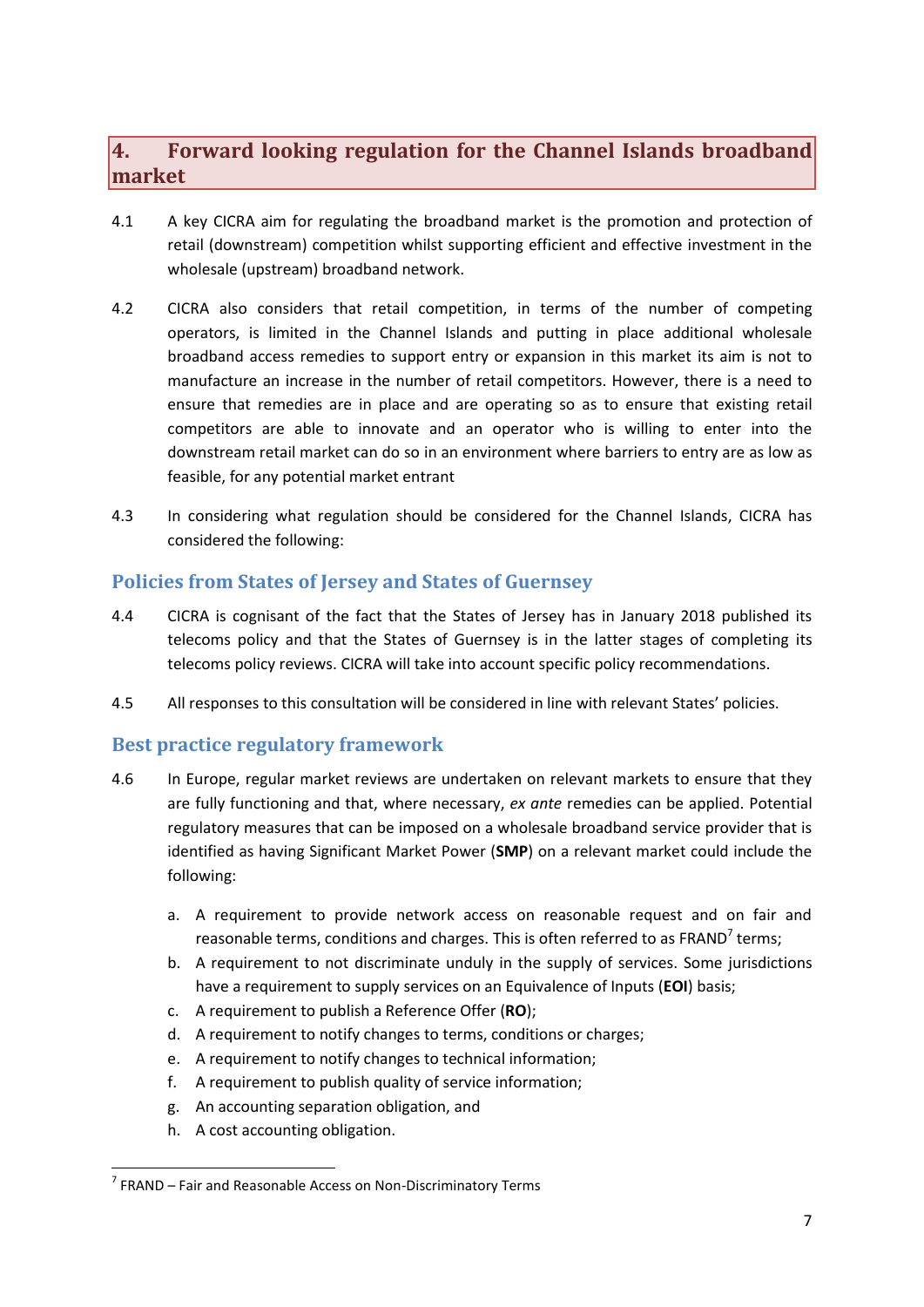4.7 In order to signal that wholesale broadband services are readily available and designed and supplied in line with a supportive and recognised regulatory framework it would be appropriate for CICRA to consider whether a sub-set or the full list of remedies above should be implemented in the Channel Islands.

**Question 2: Does the respondent agree with CICRA's statement relating to best practice regulatory framework? If the respondent has alternative views or evidence the respondent is asked to explain those and provide all of its analysis and assessment relating to this matter to inform CICRA's consideration and next steps.**

## <span id="page-7-0"></span>**Implementing a mechanism for ensuring an appropriate return on investment for the wholesale broadband providers**

- 4.8 Building their own access network would allow downstream service providers greater flexibility in services offered to their consumers. However, this requires a significant level of investment which is unlikely to be forthcoming on a significant scale in jurisdictions of the scale of the Channel Islands markets.
- 4.9 The purchasing of upstream wholesale broadband services therefore allows downstream providers the ability to offer retail services without having to undertake an inhibitive level of investment. Reliance on the upstream service providers could however reduce the level of flexibility of the services that the downstream provider is able to supply to its end users. It is often stated that these operators are limited in how they can 'differentiate' the services that they offer. Often downstream providers are limited to offering a '*white-label*' or a '*me-too*' version of the service being provided by the incumbent operator. Therefore, product differentiation amongst telecoms providers who take upstream wholesale services is focussed more on the retail level features such as billing, customer service and standards of service than the technical features of the underlying service.
- 4.10 Wholesale broadband products are built using a number of network elements. These include:
	- The access network which includes the connection from the customer's premise to the local exchange either using copper, fibre or a combination of copper and fibre;
	- The broadband equipment at the local exchange;
	- Backhaul connectivity across the upstream provider's network, and
	- The functionality of the Broadband Remote Access Service (B-RAS) which provides management of the consumer's internet sessions.
- 4.11 The downstream service providers would have the ability to differentiate their services to a greater extent when they have control over some of the elements listed above, primarily the ability to manage their end-user's internet session. This raises questions around whether those downstream providers have adequate access to what they require to achieve such ambitions, whether the prices charged by the monopolist are justified and for purposes of this consultation, what is the appropriate form of economic regulatory oversight in the circumstances.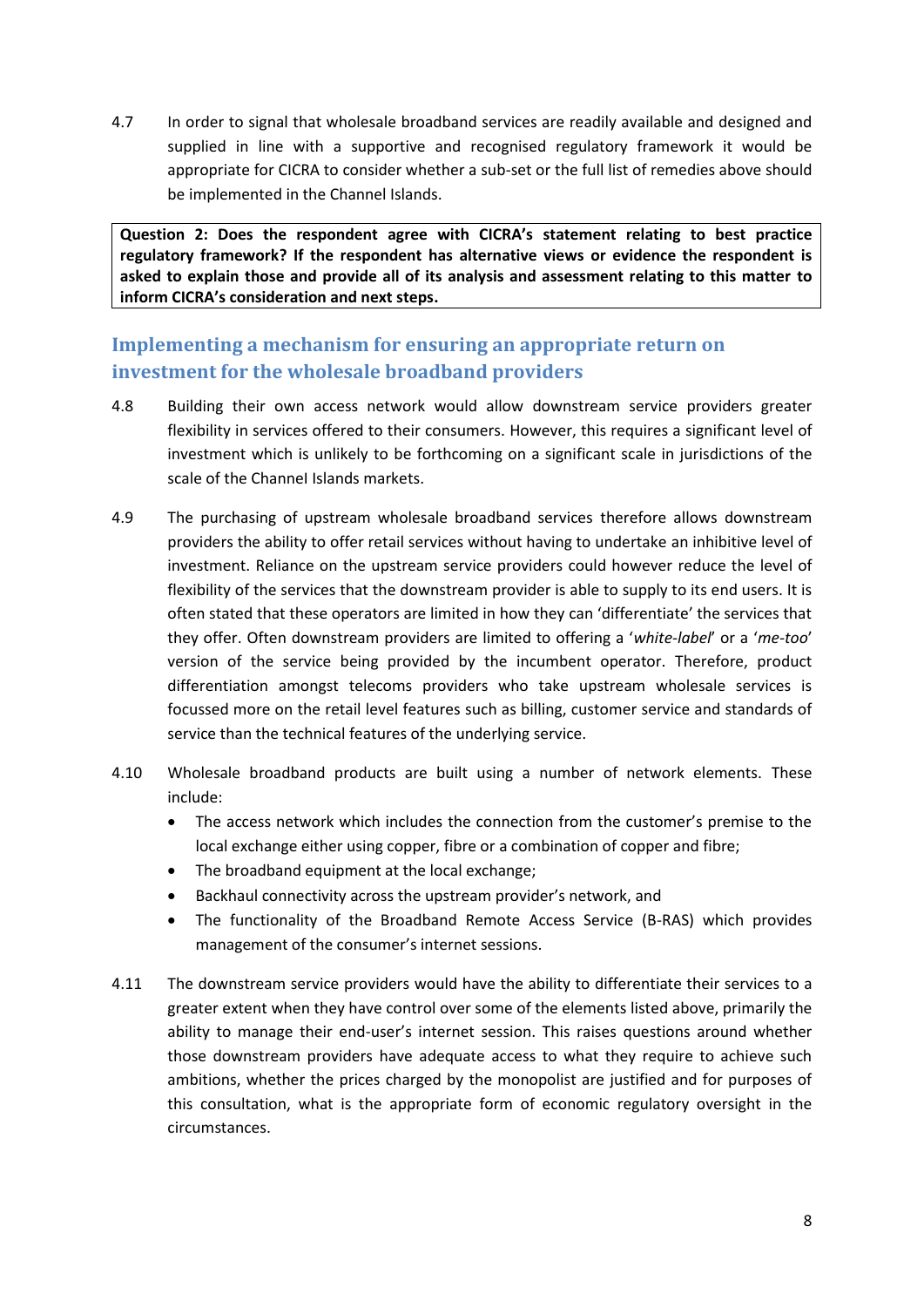**Question 3: Do respondents consider there is appropriate access and reasonable control over the wholesale network elements listed above by retail broadband providers? If these descriptions are ambiguous or would benefit from further elaboration in terms of their definitions respondents are asked to set out their views in as much detail as feasible.**

**Question 4: Are there additional wholesale network elements that have not been identified that have a material bearing on the ability of broadband retailers to provide services? If so respondents are asked to set these out fully?**

**Question 5: Do respondents consider there is a need for economic regulatory intervention of the wholesale charges by the monopolists who control access to the networks elements above or any additional elements respondents have identified?**

#### <span id="page-8-0"></span>**What is CICRA's role as the regulator**

- 4.12 Absent intervention, markets without effective competition often have a lack of incentives. It is an accepted view that the incentives of a (near) monopoly operator do not inevitably align with the incentives required in a forward view of the market.
- 4.13 CICRA's duty is to ensure that upstream broadband networks are cost-efficient, costreflective and support the retail environment in line with policy aims.
- 4.14 It is key that the quality and reliability of upstream services are ensured, so that innovation stays up to date. Historical evidence shows that innovation is largely reliant on competition, and markets designed by operators with dominance on the market do not support that.
- 4.15 CICRA is responsible for ensuring that downstream operators are able to compete in the relevant market. This relies on the services provided by the upstream service provider. A first step for CICRA could be to review the relevant market.

## <span id="page-8-1"></span>**The potential** *ex ante* **and** *ex post* **requirements for the wholesale broadband market**

- 4.16 A market review process is typically carried out in three stages:
	- First, identify and define the relevant markets;
	- Second, assess whether the markets are effectively competitive, which involves assessing whether any operator has SMP in any of the relevant markets, and
	- Finally, where SMP is found, assess the appropriate remedies, based on the nature of the competition problem, or market failure, identified in the relevant markets.
- 4.17 The 2014 EC Recommendation on Relevant Markets sets out those products and service markets, which at a European level, the Commission has identified as being susceptible to *ex ante* regulation. These markets are identified on the basis of the cumulative application of three criteria:
	- The presence of high and non-transitory barriers to entry;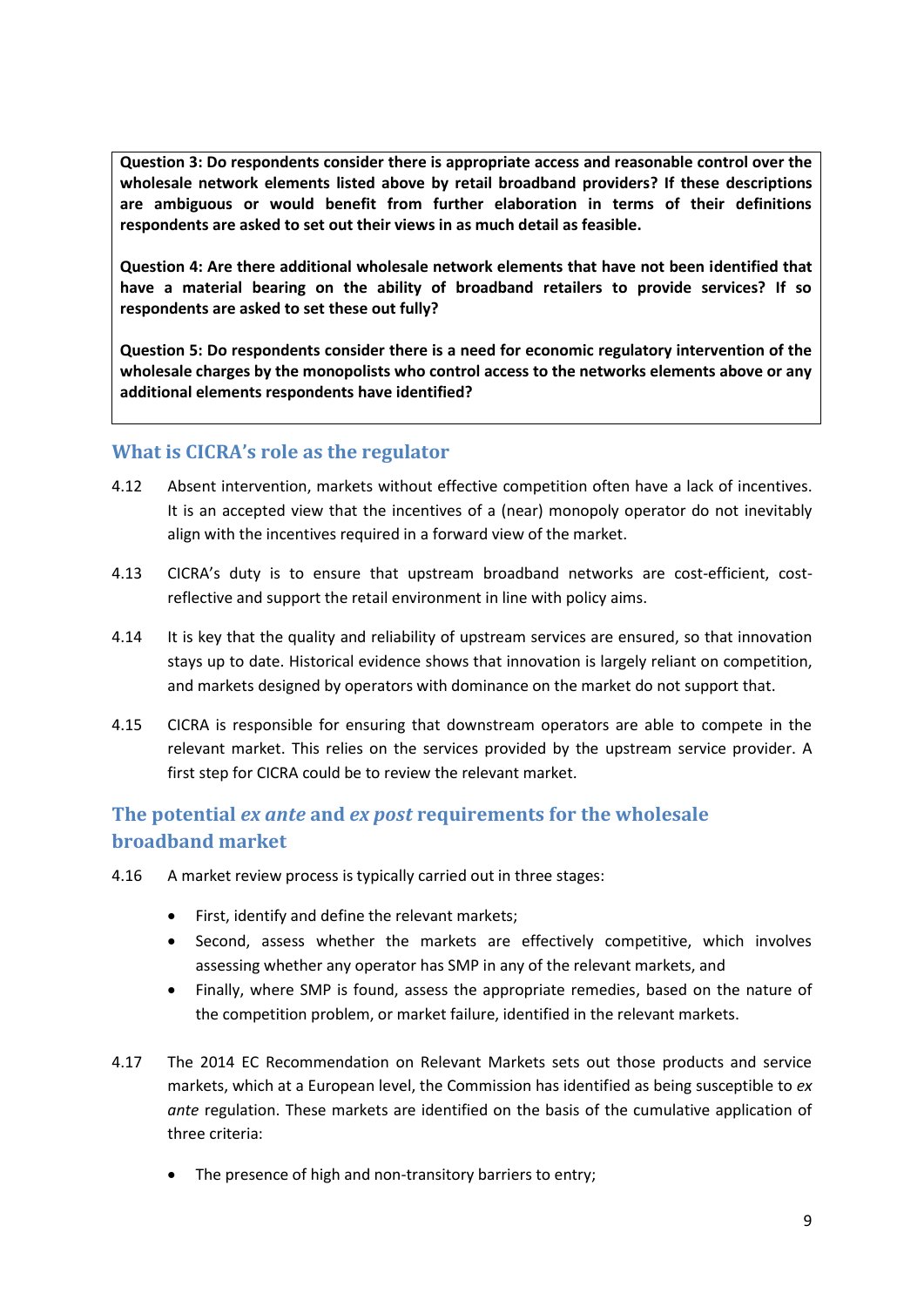- A market structure which does not tend towards effective competition within the relevant time horizon, and
- The insufficiency of competition law alone to adequately address the market failure(s) concerned.
- 4.18 Absence of appropriate *ex ante* regulation, could leave upstream operators with the incentive and ability to:
	- Refuse to provide network access to other downstream service providers (or refuse to provide access on reasonable terms, conditions and charges), which could restrict competition in the provision of retail services to the detriment of consumers;
	- Discriminate in favour of its downstream retail businesses to the detriment of competition in retail broadband services (including by price and/or non-price discrimination), and ultimately to the detriment of consumers, and
	- Fix and maintain some or all of its wholesale prices at an excessively high level or engage in a price squeeze.
- 4.19 Prior to imposing any *ex ante* remedies in a market where a provider is found to have SMP, CICRA first needs to consider whether the competition concerns identified could be sufficiently addressed through competition law. To do so CICRA might consider whether competition law would be effective in responding to the competition concerns identified above.

#### <span id="page-9-0"></span>**Initial view**

- 4.20 Competition law focuses on preventing the abuse of a dominant position (ie. *ex post*), and may not place sufficient obligations on an SMP operator to facilitate and sustain effective downstream competition (ie. *ex ante)*. International experience is that *ex ante* regulation in the wholesale upstream market can better promote effective downstream competition.
- 4.21 E*x ante* regulation could be better tailored to the particular circumstances in the market and services provided in order to address the competition concerns.
- 4.22 At this stage CICRA considers that providing certainty in the wholesale market is important to the upstream providers and to its competitors in the downstream market as this under pins competition in the retail market which leads to benefits for consumers in the Channel Islands.
- 4.23 CICRA suggests this is best achieved through *ex ante* regulation which, in comparison to reliance on *ex post* competition law remedies alone, would:
	- Provide greater clarity on the type of behaviour that is/is not allowed; and
	- Can facilitate more timely enforcement due to the greater certainty and specificity provided by *ex ante* obligations.
- 4.24 In the present circumstances of the market, CICRA considers that competition law remedies alone appear insufficient to address any competition problems.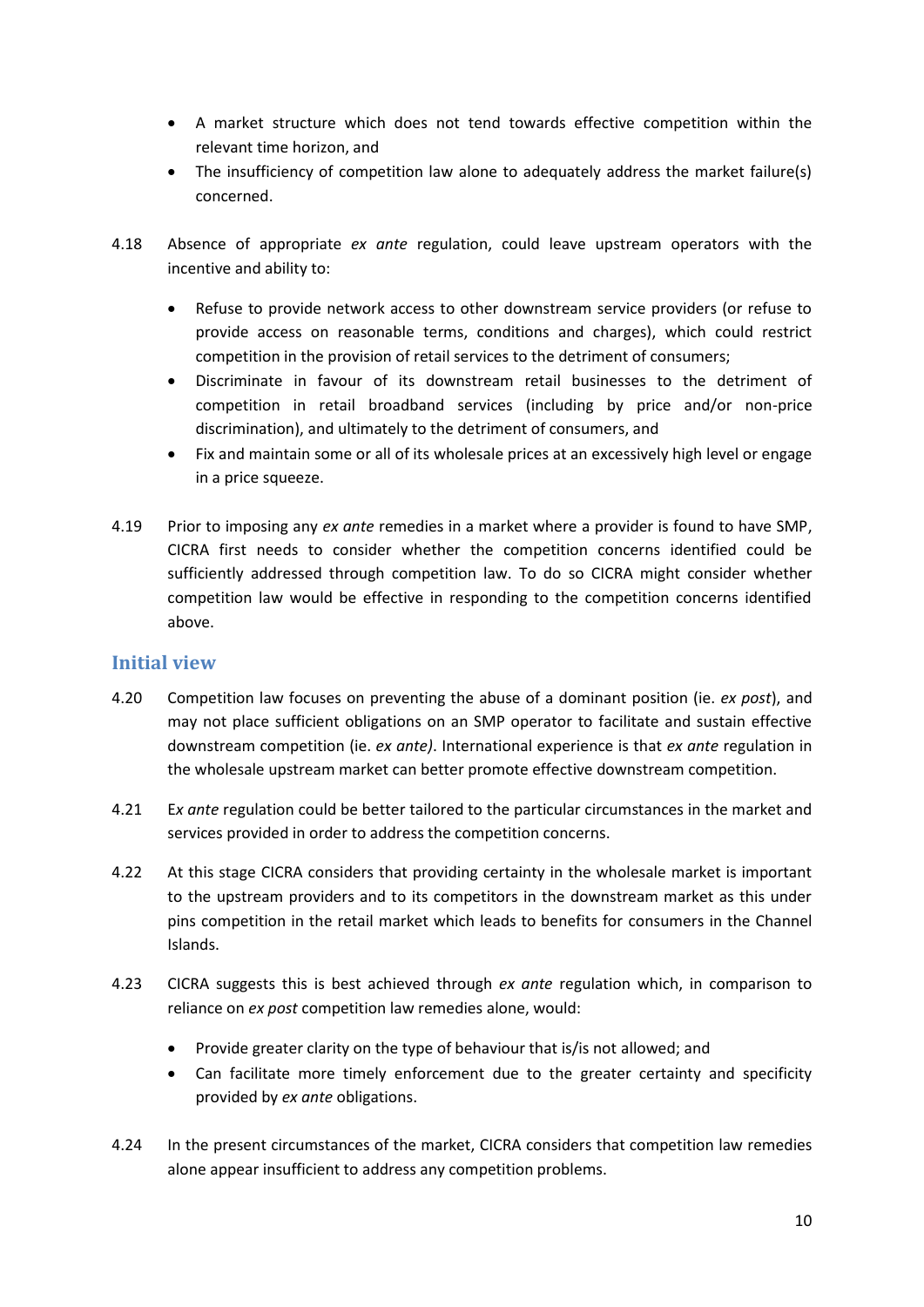4.25 Whilst, at this point in time, CICRA has not carried out a market review of the relevant markets it considers appropriate for it to engage in an early discussion with stakeholders with regards to its aims for this important market as well as high-level approaches to how this will be achieved.

#### <span id="page-10-0"></span>**5. Stakeholder consultation**

5.1 CICRA has a number of high-level aims for this market and wishes to seek views from stakeholders as to whether these aims are appropriate and how best to ensure these aims are achieved.

#### **Aim 1**

**To ensure that the regulatory framework and the functioning of the wholesale upstream markets provides the right signals to potential market entrants.**

CICRA does not consider its role is to speculate how many or what type of market entrant might wish to enter the retail markets. CICRA's role is to ensure that operators face a low barrier to entering the broadband retail market as is feasible given the market circumstances. This appears to be achieved by ensuring that there is a wholesale broadband product set, supplied by the upstream operator, that will allow rapid entry into the market and the ability to innovate and differentiate as the downstream operator requires to meet its business objectives. To put it another way, CICRA should ensure that the risks to entering the market that relate to the upstream market are minimised for the downstream service provider by removing unnecessary barriers to that.

**Aim 2 To ensure that there is a fair and appropriate return on investment allowed for upstream operators who have invested in next generation networks and associated equipment and capacity.**

The incentive to invest needs to be focussed on ensuring that sufficient capacity and connections are available to support a successful downstream market.

5.2 Where there is SMP, a potential (but not only solution) that CICRA is interested in seeking views on from all stakeholders is the provision of a single, wholesale product (in terms of capacity) upon which the downstream retail service provider can configure its services. This might be a way forward to ensure that the downstream service provider is able to offer a range of speeds and data usage whilst the upstream provider focusses on a single wholesale 'capacity pipe' solution. This could result in the upstream operator providing a service that, as an example, could support a 1Gbs, symmetric service that the downstream operator takes to support a much lower speed, lower data utilisation (i.e. the usage is potentially capped at a monthly allowance) and asymmetric service. In this scenario CICRA would want to ensure that the upstream operator is able to recover a sufficient return on its investment but also that the downstream operator is able to make a margin to support its business. This would